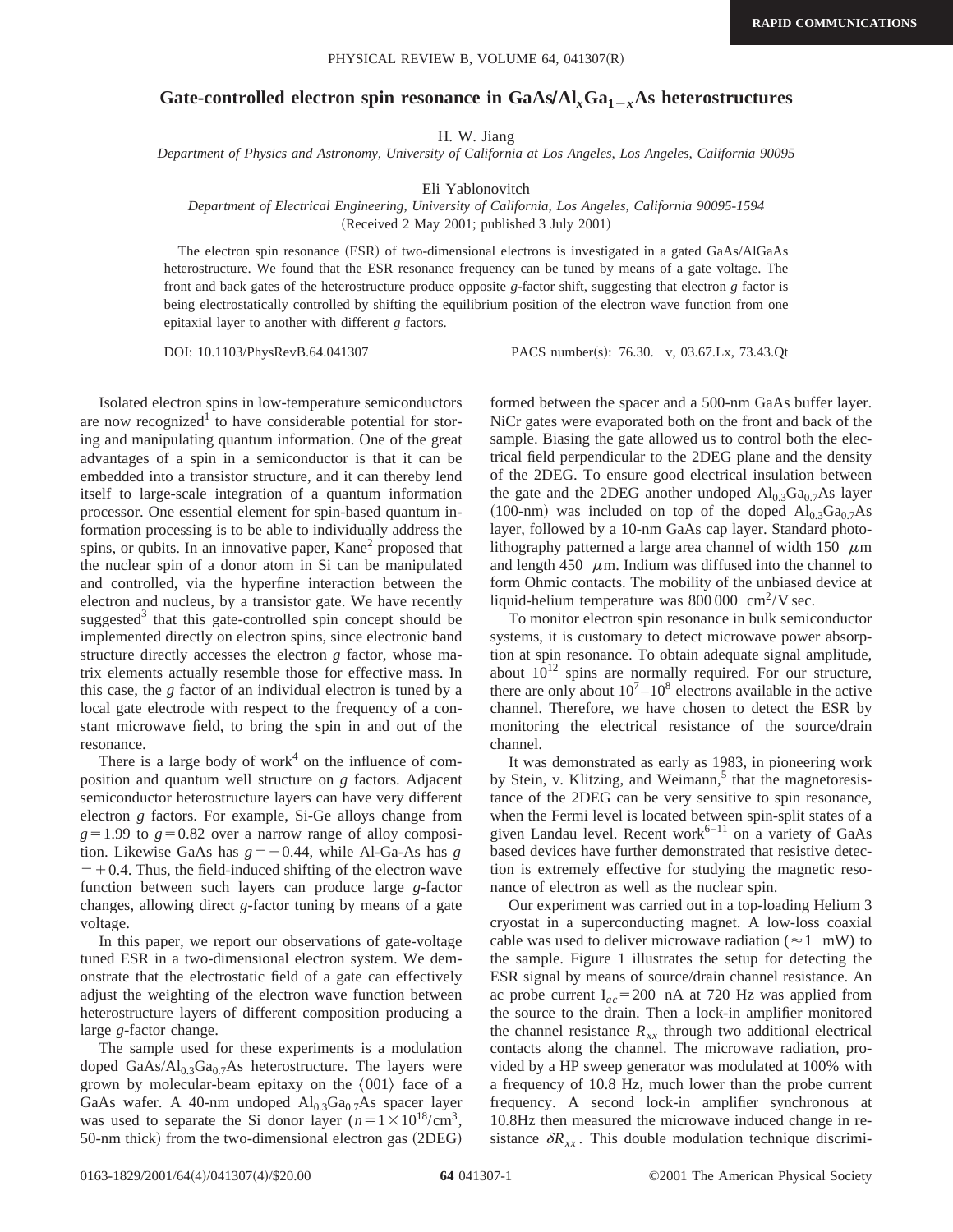

FIG. 1. Diagram of the experimental setup for monitoring electron spin resonance and for controlling the spin orientation.

nated against possible thermovoltaic or photovoltaic effects. The temperature for this experiment was chosen to be 1.2 K, although lower temperatures were also studied. At this temperature over 70% of the electron spins are already well polarized at a moderate field, about 2.5 T.

The experiment was carried out in the quantum Hall effect regime. In Fig. 2, we show the typical channel resistance  $\rho_{xx}$  versus magnetic field, and the corresponding change in channel resistance  $\delta \rho_{xx}$  due to microwave radiation, all in Ohms as a function of perpendicular magnetic field on the 2DEG. The carrier density is  $n \approx 1.8 \times 10^{11} / \text{cm}^2$ , with no dc voltage applied to the gate. The oscillations in channel resistance can be roughly understood as the successive filling of Landau levels as the magnetic field is reduced. The number of filled quantum states, the filling factor  $\nu$ , is given by *hn*/cB where *h* is Planck's constant. In this terminology, there are two spin states  $S_z = \pm 1/2$  for each Landau level. For example, a filling factor  $\nu=3$  indicates that both spin states of the N=0 lowest Landau level, and  $S_7 = +1/2$  of the next higher  $N=1$  Landau level, are fully occupied by electrons as shown in the inset. The majority of features displayed in the Fig.  $2(b)$  are not due to ESR. Their origin has been commonly identified in the literature as being due to microwave heating. However, the sharp peak at  $B \approx 2.5$  T is due to the ESR, whose position depends strongly on the microwave frequency.

We have worked mostly in a narrow range of gate voltage around  $V_g$ = +0.1 V. At this gate voltage, the density of the 2DEG is about  $1.9 \times 10^{11}/\text{cm}^2$ , corresponding to the *S<sub>z</sub>*=  $1/2$  state of the second Landau level (i.e.,  $\nu=3$ ,  $N=1$ ) at a magnetic field of about 2.65 T. It is worth noting here that the ESR signal was indeed detected for several other odd filling factors (i.e.,  $\nu=1, 5,$  and 7). We found that the ESR signal can be detected both in channel resistance, and gate capacitance (or density of states). The change in occupation density for the  $S_z = -1/2$  state at ESR confirms that there are actual spin flips in the sample. The ESR linewidth (i.e., full width at half maximum) was found to be around  $70-150$  G  $(corresponding 35–70 MHz)$  depending on the excitation



FIG. 2. (a) Typical trace of the resistivity  $\rho_{xx}$  as a function of the magnetic field. Landau level filling factors  $\nu$  are indicated. Inset: energy diagram for the case of  $\nu=3$ . (b) The microwave radiation induced resistivity change  $\delta \rho_{xx}$ . Note the ESR feature around  $\nu=3$ .

power and temperature. The linewidth is known to be inhomogenously broadened by the hyperfine interactions with nuclear spins,  $Ga^{69}$ ,  $Ga^{71}$ , and  $As^{75}$  all having nonzero spin angular momentum,  $I=3/2$ . We found this linewidth is power dependent. Due to the fast rate of dynamic nuclear polarization by cross relaxation, the line can be much broader at higher excitation powers.

Figure  $2(b)$  shows that the electron spin state can control the channel resistance. Now we will show that the gate can in turn control the spin. In this part of the experiment, we varied the bias voltage around filling factor  $\nu=3$  from 0.1 to 0.16 V. The ESR signal is best detected at exactly  $\nu=3$ , and the ESR signal strength diminishes quickly on either side away from full filling. The gate voltage variation of 0.06 V introduced a 12% density (or filling factor) change, about the limit of our sensitive range. Even within this rather small gate voltage range, we have been able to monitor the shift in ESR spectrum.

Figure  $3(a)$  shows a sequence of ESR spectra at different gate voltages. At a fixed microwave frequency of 14.1 GHz, the peak position shifts clearly and progressively from 2.672 to 2.682 T as the gate voltage is increased. The experimentally measured *g* factor versus applied electric field *E* is plotted in Fig. 4. Although the variation of the *g* factor is only about 0.5%, that tunes over 1 linewidth, within this voltage range. In another sample from the same wafer, we have also placed a backgate on the GaAs substrate that is about 0.5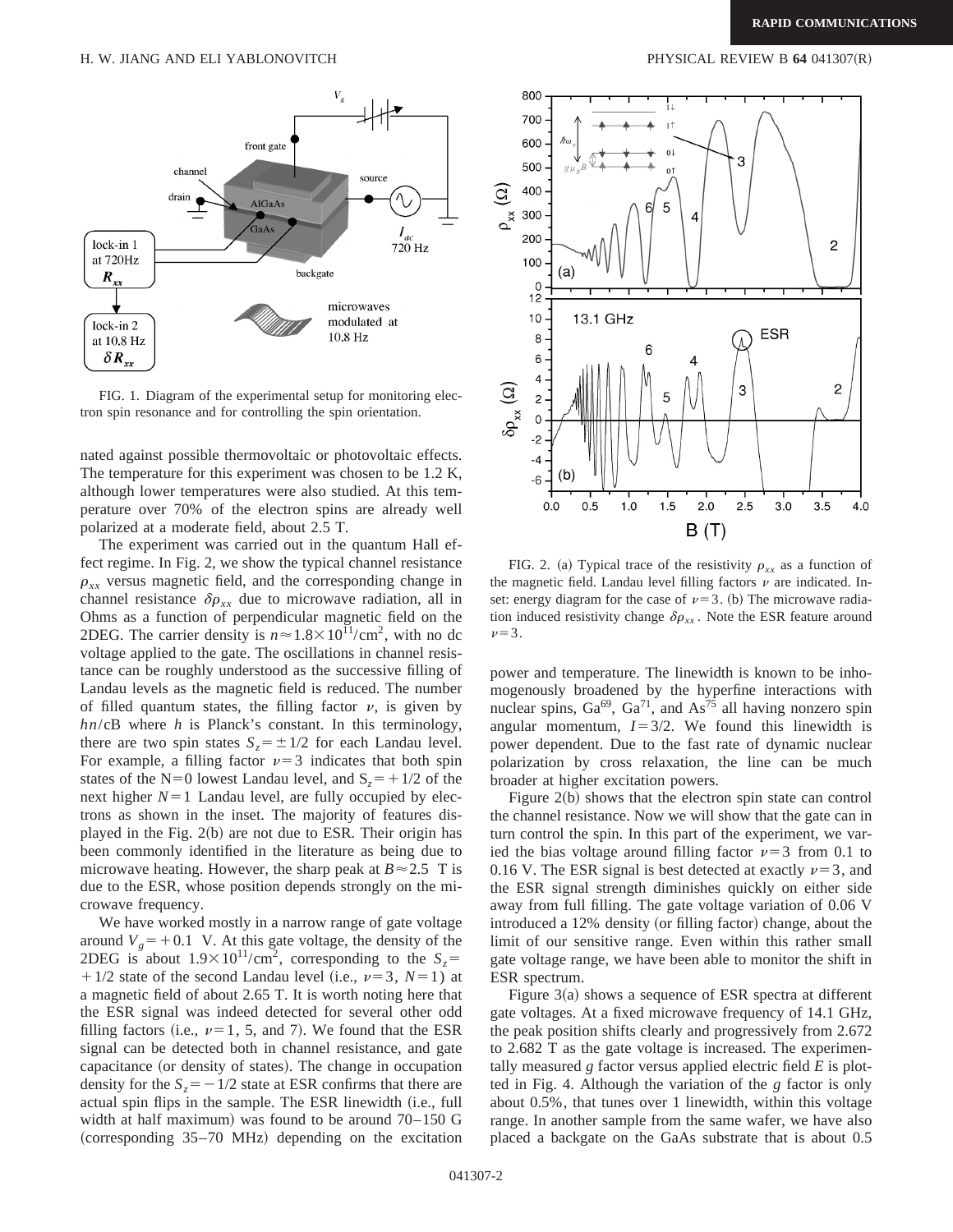



FIG. 4. Experimentally determined electronic *g* factor as a function of the applied electric field, for both the front and back gate. The plotted electric field is simply the applied voltage divided by insulator thickness (no attempt was made to include space charge self-consistently). Inset: The two-dimensional electrons are trapped in the ''triangle'' shaped quantum well near the interface of the GaAs and  $Al_{0.3}Ga_{0.7}As$  materials. The electron wave function shifts back and forth for a positive front gate bias voltage, and for  $V_g=0$ .

FIG. 3. Electrically detected electron spin resonance spectra at a sequence of gate voltages for (a) a front gate and (b) a back gate. For the front gate case, the resonant peak moves progressively to higher magnetic field when the amplitude of the bias gate voltage is increased. In contrast, the peak shifts towards lower field for the

back gate case. (The smooth nonresonant background of the signal was subtracted for clarity.)

mm away from the 2DEG. The ESR spectra for different backgate voltages is shown in Fig.  $3(b)$ . However, in contrast to the front gate case, the peak position actually shifts towards lower fields with increasing positive gate voltage. The *g* factor has a ''blue shift'' rather than a ''red shift'' observed for the front gate case.

Both front and backgate voltages are measured with respect to the 2DEG channel, which is grounded. Thus in both cases, a positive gate increases the Fermi energy of the 2DEG. The possibility of a 12% change of 2DEG density leading to a *g*-factor shift can be ruled out experimentally. The increasing positive gate voltage would increase the density of the 2DEG for *both* the front and back gate cases. In contradiction, a field shift in the opposite direction is observed for the back gate case.

It is well known that the *g* factor in a 2DEG system depends on magnetic field as well as Landau level index *N* as follows:  $g(B,N) = g_0 - c(N+1/2)B$ , where  $g_0$  and *c* are sample dependent constants. In an earlier experiment, the *g* factor was found to diminish continuously as magnetic field is increased.<sup>12</sup> This *g*-factor dependence was explained quantitatively by taking into account of the nonparabolicity of the bulk band structure.<sup>13</sup> For the nearly parabolic bulk GaAs band, the *g* factor is known to be  $g = -0.44$ . Note that this value deviates significantly from the free-electron value of  $g=2.0023$  due to spin-orbit coupling. As the Fermi energy of the degenerate 2DEG increases, the energy band deviates progressively from the parabolic case, which leads to a reduction of the spin splitting. This nonparabolicity effect was indeed observed in our experiment (not shown) for large variations of *B* at a given Landau level. This nonparabolicity cannot, however, explain our gate-controlled observations. In the first place, the shift would be in the same direction for